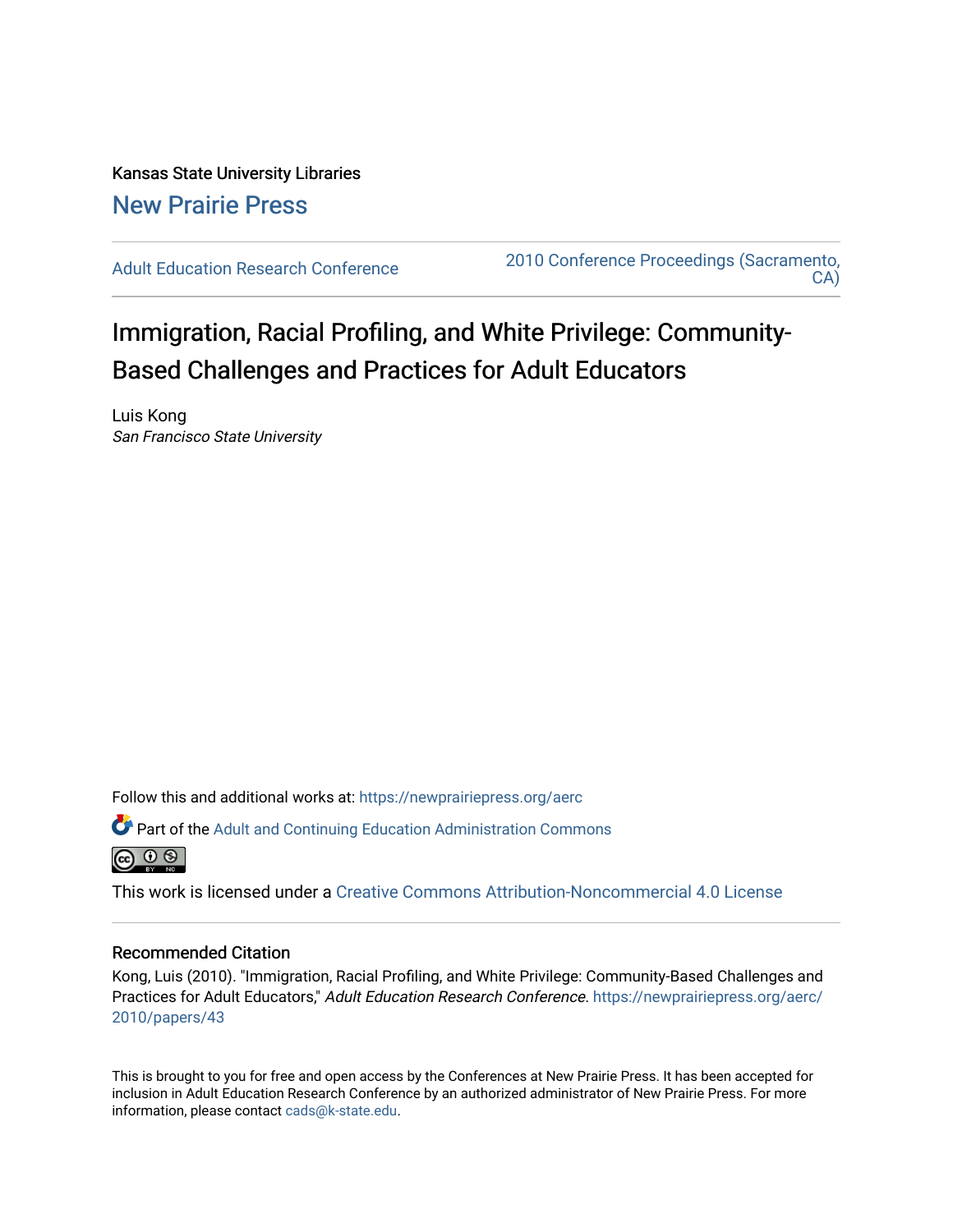# **Immigration, Racial Profiling, and White Privilege: Community-Based Challenges and Practices for Adult Educators**

Luis Kong, San Francisco State University, USA

*Abstract: This study explores the significance of race from a social constructionist perspective. Examples of legal cases set the stage for current definitions of whiteness and racial identification. A community-based transformational organizing model is explained by describing the challenges and educational strategies used by an immigrant rights organization. The conclusion will reflect on how and in what ways this transformative, organizing approach involves relational and contextual dialogue to build a community of learners through action.*

#### **Introduction**

AMERICAN SOCIETY IS CONTROLLED AND STRUCTURED, NOT JUST BY THE INTERACTION OF ITS CITIZENS, BUT BY ITS LAWS AND BY THE INTERACTION BETWEEN THE ACTIONS OF INSTITUTIONS THAT INTERPRET THOSE LAWS. Since September 11 and the passage of the Patriot Act of 2001, the climate for racial profiling has intensified as Federal agencies expand their effort to apprehend undocumented immigrants with criminal records, in many cases with the assistance of local law enforcement. Immigrants, at different times during the history of this country, have had to negotiate the prevailing social and legal racial definitions that perpetuate exclusion of those who are not "American" and include those who are. Is not being American, not being white? White identity, in many parts of the world, comes with significant privileges, and immigrants have evade popular sentiment by becoming white, as well as by honoring their voices and countering the profiling of their racial identity.

#### **Theoretical Perspective**

**Race: A Social Constructionist View -** Omi and Winant's (1994) racial formation process asserts that race is a socially constructed concept. This process provides an explanation of the formation of racial identity over time as a social construct influenced by social forces or projects that, depending on who wins in the ideological struggle, establishes both collectively and individually concepts of race. The accumulation of these projects establishes, perpetuates, or challenges the racial identity. The definition of race is grounded in inequality and on power relationships. Racism relies on perceived differences for one group to gain social, economic, or class power over another, even though, biologically, there are more similarities among people than differences. Racial profiling is the externalizing of those power relationships.

From a social constructionist framework, immigrants are the recipients of a socially constructed set of codes serving a racialized system of privilege. By resisting and in turn socially constructing their own set of codes and language through dialogue and action, and through the creation of their own social, cultural institutions, immigrants can promote a sustainable selfidentity, manage a more complex view of race and racial relations, and participate as active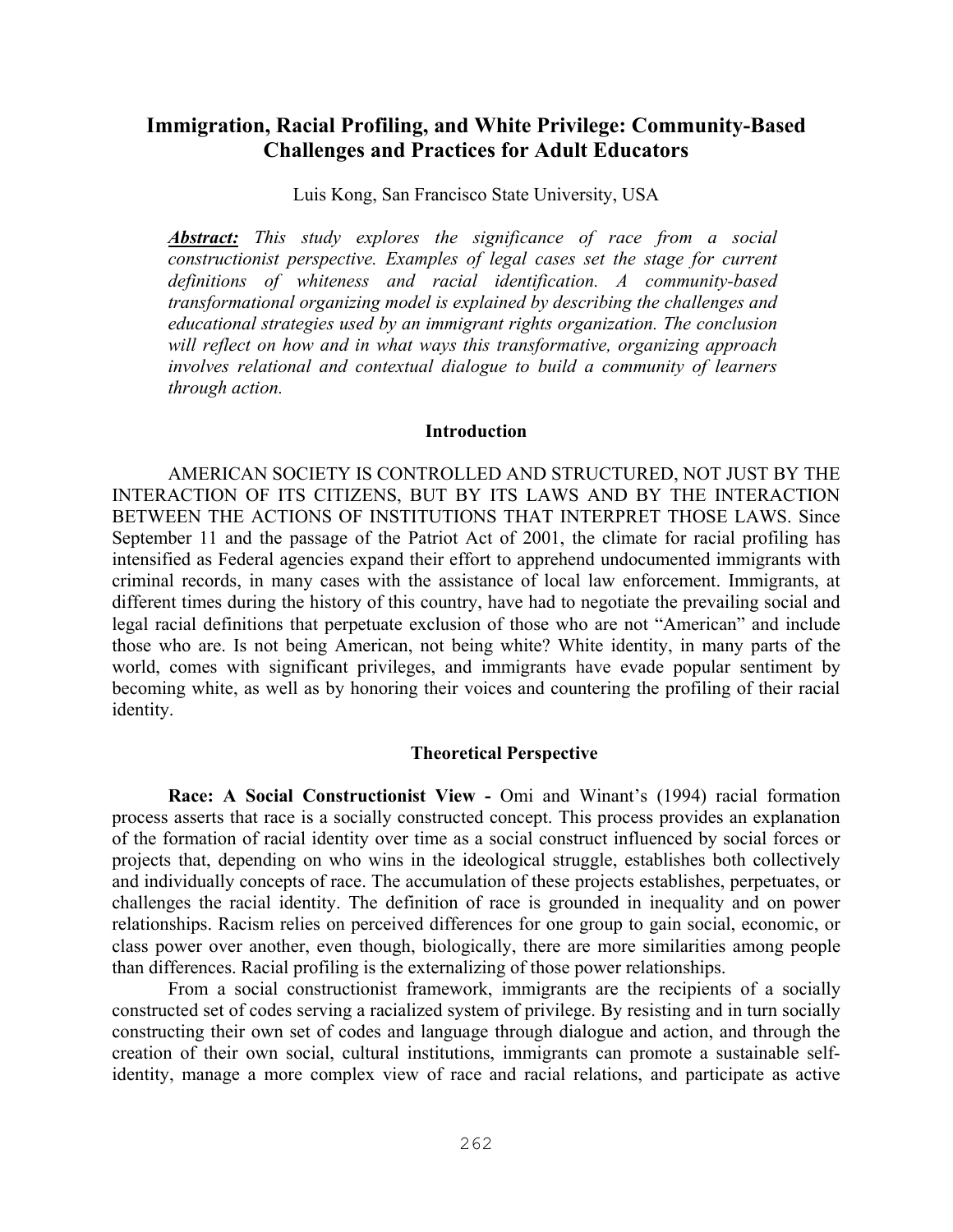citizens in social change. Their challenge is to be able to generate new meanings that can mobilize and support their beliefs and hopes for a better life for themselves and their families.

Racial identity is the friction between how I choose to identify myself and how others, including the larger historical and legal narratives, describe me, construct a picture of who I am. To what degree one defines me as Chinese, Latino, American depends on the circumstance, language, institutions, and location where those interactions take place. Racial identity can be situational and changeable. The changes of location result in inclusion and exclusion in as far as how people have viewed racial identity over time and how this perception has influenced the beliefs and therefore the responses to privilege and oppression among people of different racial identities (Kong, 2008). Racism has been woven into everyday life. It has becomes so seamless that it is an acceptable common experience among people of color, and the self-interest of white elites are served by white privilege (Delgado and Stefancic, 2007).

Our personal narrative becomes a part of a common dialogue that resists, by its multiple realities, a system of oppression and conflict. The task for adult educators is to build institutions and social movements able to construct vital narratives that perpetuate a society built on relationships, rather than a market system build on consumerism.

The importance of seeing immigration and immigrant rights from a social constructionist framework has relevant implications for adult education and adult educators. A social construction perspective offers an opportunity to build a new set of language codes and transform the future. The opportunity of validating the self-definition of a people without "essentializing" their inner qualities as a unique characteristic of a group allows for a reconstruction of political and social classifications (Gergen, 1999). Immigrants can begin to interpret the world in which they live with a new awareness of their conditions and challenges. This generative dialogue can guide immigrants to resist racial profiling and act in a way that is authentic to their culture and social needs by valuing what works in their community and building a dialogic space where they can learn together, be honored and heard. The racial formation model is a way to analyze and assess the community action required by organizations advocating for active, participatory citizenship by immigrants. Building generative dialogues and a relational culture develops social projects that counter the prevailing social ideology. This relational practice values community stories that in turn generate new social capital.

The development of racial identity among immigrants has had an impact in their increasingly active participation in American society. Historically, immigration law has perpetuated the construction and definition of whiteness since the colonization of America to now. Legal precedents between plaintiffs and the government have provided the ground for racial and social projects to challenge who is or is not white and therefore who is or is not a citizen historically. As early as 1790, the U.S. courts established naturalization laws in order to include or exclude immigrants, and by siding with popular racial sentiment through legal means, it created the power to define Caucasian or whiteness as the preferred immigration status (Jacobson, 1998). In 1878, the case of In re Ah Yup, a naturalized American citizen, the Circuit Court under Judge Sawyer for the first time defined the term Caucasian as meaning white and extending from most of Europe to western Asia (Jacobson, 1998). The Rodriguez case a few years later would raise further questions that included the skin color of immigrants seeking naturalization.

Banks (2006) describes an 1896 Texas federal district court case of Ricardo Rodriguez, a Mexican national applying to become a U.S. citizen. He was of Mestizo ancestry, the mixture of white and Indian. The decision before the court was to decide whether Rodriguez was Indian,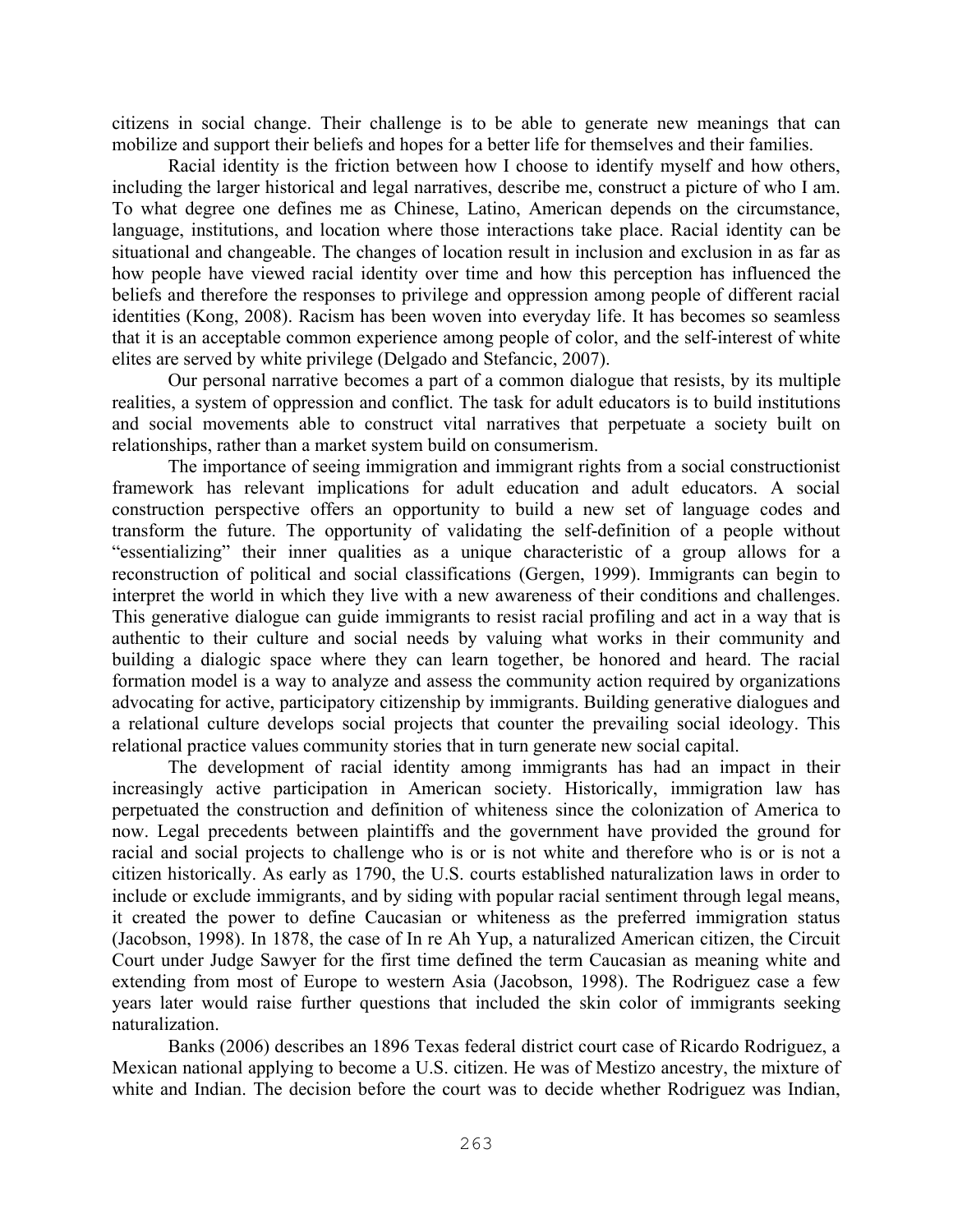black, or white. According to Banks, Rodriguez did not identify himself as Indian, but as "Pure-Blooded Mexican" (p. 28). Banks writes, "Rodriguez's refusal to be classified as white, black or Indian reflects the ambivalence of Mexicans generally to define themselves in racial terms" (2006, p. 30). This case shows a historical precedent deeply entrenched in an ideology that argues for whiteness as a superior condition for immigration. Non-Europeans were excluded as non-citizens, whereas an increasing number of Europeans and others who were racially ambiguous laid claim to becoming white citizens. New immigrants, particularly, European immigrants, were on their way to becoming white.

Mae Nagai explains that The Immigrant Act of 1924 was the most significant piece of legislation that "contributed to the racialization of immigrant groups around the notions of whiteness, permanent foreignness and illegality—categories of difference that have outlived the racial categories created by eugenics and post-world I nativism"(in Roediger, 2005, p. 155). In the early 1900s, politicians responded to Mexican immigration increases by criminalizing illegal entry and expanding border patrol enforcement that targeted Mexicans and Mexican Americans beyond the border area (Roediger, 2005). As other European immigrants moved closer to whiteness, Mexican immigrants were moving further away from it. The current criminalization of Mexican undocumented immigrants mirrors the response to unauthorized entry in 1929.

#### **Methodology**

This action research began in 2006 when H.R. 4437, also known as the Sensenbrenner Bill, was passed in the House of Representatives. As a researcher-participant, my questions are how and in what way is a transformative model of adult education implemented to educate immigrants about their constitutional rights? What actions are necessary to counter the racial profiling of law enforcement against immigrant families? How and in what way are public dialogic spaces created in the community and what kind of actions results from these conversations? Through conversations and mutual learning with community organizers, family members, action participants, I began to explore, reflect and learn by participating in a number of large-scale social and legal action focusing on immigrant rights issues.

# **Implications for Adult Theory and Practice**

A transformative model of community adult education can be implemented through organizing teach-ins, marches, constitutional rights workshops, constitutional rights cards distributions, house meetings, lawsuits, immigrant leadership development, as well as partnership with labor, social, civic and human rights organizations. By taking an active role in making history, people begin to learn about themselves, critically reflect on their identity and learn to engage in organizing for social change. According to DeRienzo (2008) there are three types of organizing efforts: organizing for domestication, organizing around issues—issuespecific mobilization—and transformative/developmental organizing. He explains that the educational objectives of a transformative/developmental type of organizing lies in the community's ability to create a democratic process for the long haul that seeks to change power structures and community isolation by developing public spaces for dialogue, local control, and institutional accountability and political involvement (2008).

The role of the adult educator-organizer is to facilitate a deeper dialogue and questioning about the relationship between white privilege and racism, immigration and the law, and the challenges of leadership and citizenship. The development of a political consciousness can spark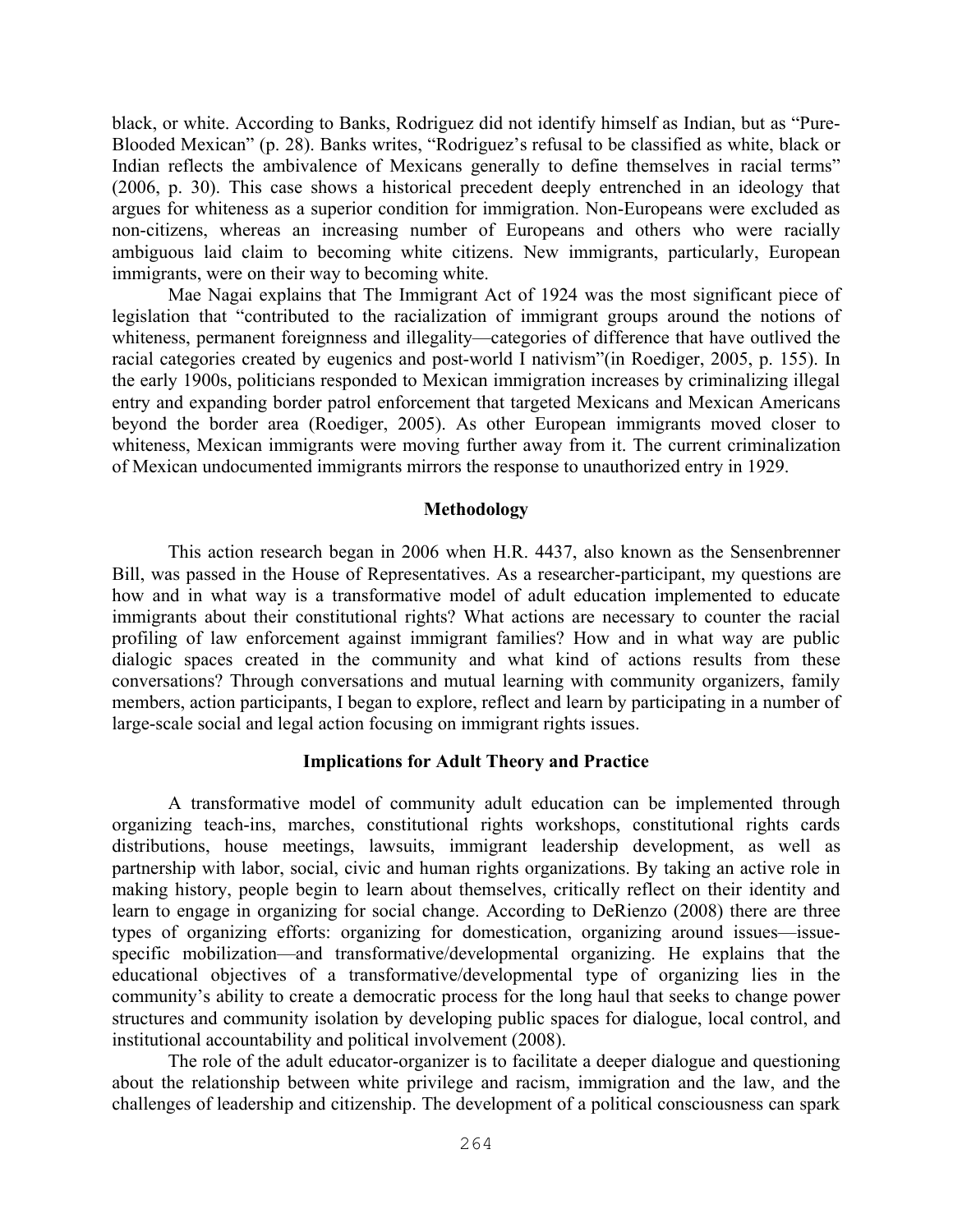a person's understanding of the importance of his or her vote. But more so, this reflective consciousness is a key element to understanding the importance the individual has in organizing a significant and powerful collective that can make local elected official accountable for the well-being of the individuals' families and communities.

### **Education for Social Change: The Committee for Immigrant Rights**

In 2006, a teach-in on H.R. 4437 was held at a local Catholic church and was attended by more than 500 immigrants, supporters, and religious staff, including United Farm Workers (UFW). As a co-founder of CIRSC, I researched information about H.R 4437 and trained teams of facilitators to lead a workshop introducing this immigration bill to participants. This group of educators and activists later became the Committee for Immigrant Rights of Sonoma County (CIRSC), an affiliation of immigrant rights and civic, labor, legal and religious organizations.

The organizing effort of the CIRSC has included vigils, marches, petition campaigns, community legal forums and building a base of volunteers and educators to inform and advocate for immigrant rights in Sonoma County, California. In 2006, as a coalition of labor, immigrant, and peace and justice groups, the CIRSC led more than 10,000 individuals and families, primarily Latinos, in the largest march in the history of Sonoma County. A partnership with the Sonoma County Japanese American Citizen's League (SCJACL) printed and distributed more than 30,000 Constitutional Amendment Rights Cards focusing on Fifth and Sixth Amendment rights. The SCJACL saw parallels in the treatment of immigrant to the racial profiling of American citizens of Japanese decent during World War II.

Facilitators were trained to lead house meetings to engage neighbors in conversations about their neighborhood and to discuss the challenges they faced as immigrants. CIRSC organized around issues of law-enforcement abuses primarily against the Mexican community. This organizing effort started with individual meetings with household members who discussed issues such as immigration raids, car impounds, and racial profiling by law enforcement. Individuals agreed to organize a house meeting with family and neighbors to engage in dialogue about problems they were facing with law enforcement, particularly the Sheriff's department. Participants gave voice to their concerns and committed to educating other members of their community. Participants restored a sense of public space in which they got know neighbors, through conversations engaged in an analysis of the things that affect them, and formed social bonds and mutual support. The dialogic process countered the climate of "fear, distrust, loathing, individual insecurity and suspicion" (DeRienzo, 2008, p. 184) of immigration raids and local law-enforcement collaboration.

Institutional accountability and political involvement are two other examples of transformative organizing (DeRienzo, 2008). Institutional accountability came about when the American Civil Liberties Union (ACLU) of Northern California on behalf of CIRSC filed a lawsuit in U.S. District Court in San Francisco against the County of Sonoma and U.S. Department of Homeland Security, Bureau of Immigration and Custom Enforcement and the Sonoma County Sheriff's Department for allegations of racial profiling and for aggressively stopping and searching people who are in the majority Latino. The suit claims that the members of the Sheriff's Department have been illegally interrogating them about their immigration status based on their race, and detaining immigrants in county jail without due process. In an effort to establish a County of Refuge in Sonoma County, California, the Committee for Immigrant Rights of Sonoma County (CIRSC) is engaging its members in political involvement. The County of Refuge Campaign works in conjunction with other immigrant-rights efforts to contact